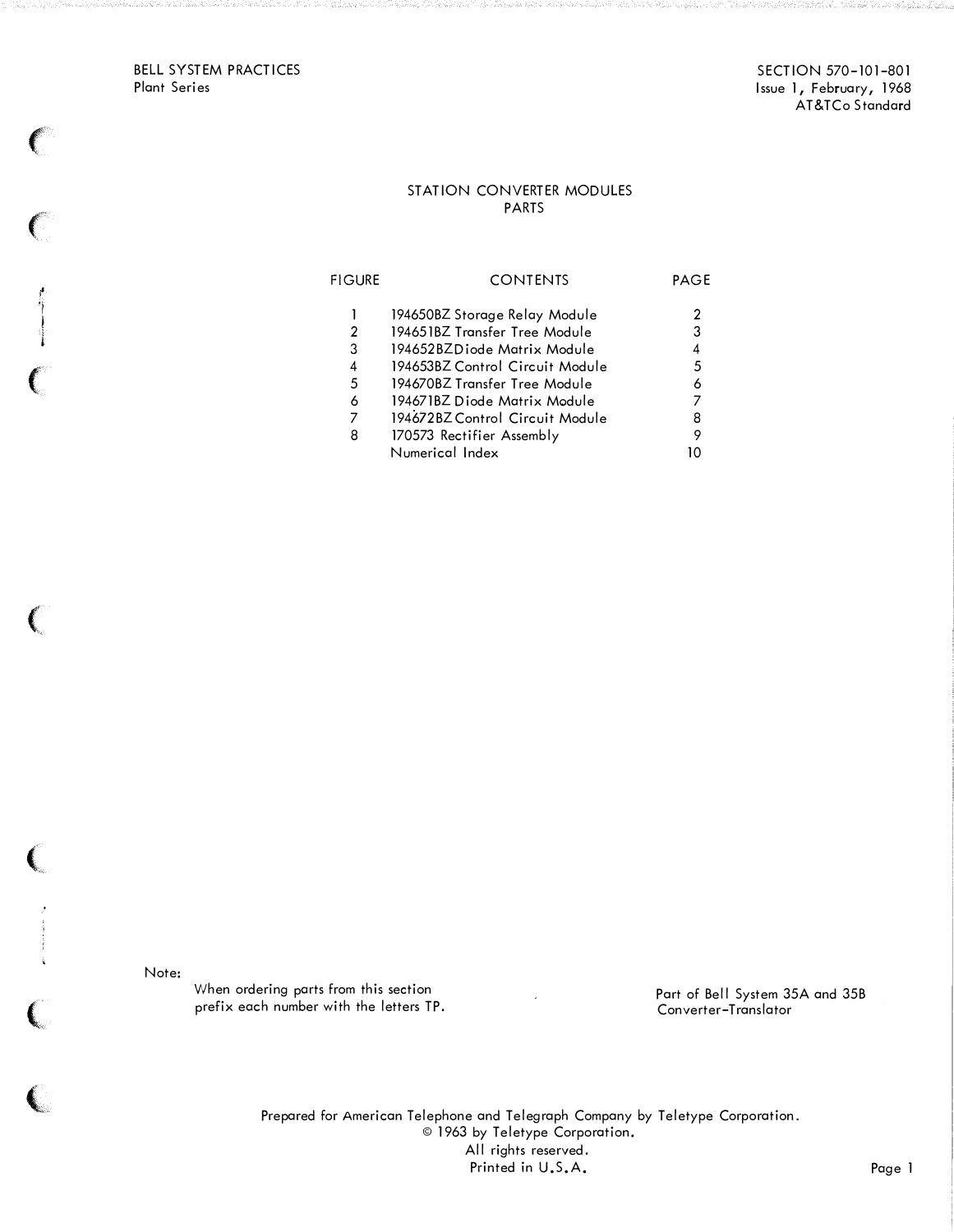SECTION 570-101-801



## FIGURE 1. 194650BZ STORAGE RELAY MODULE

Page 2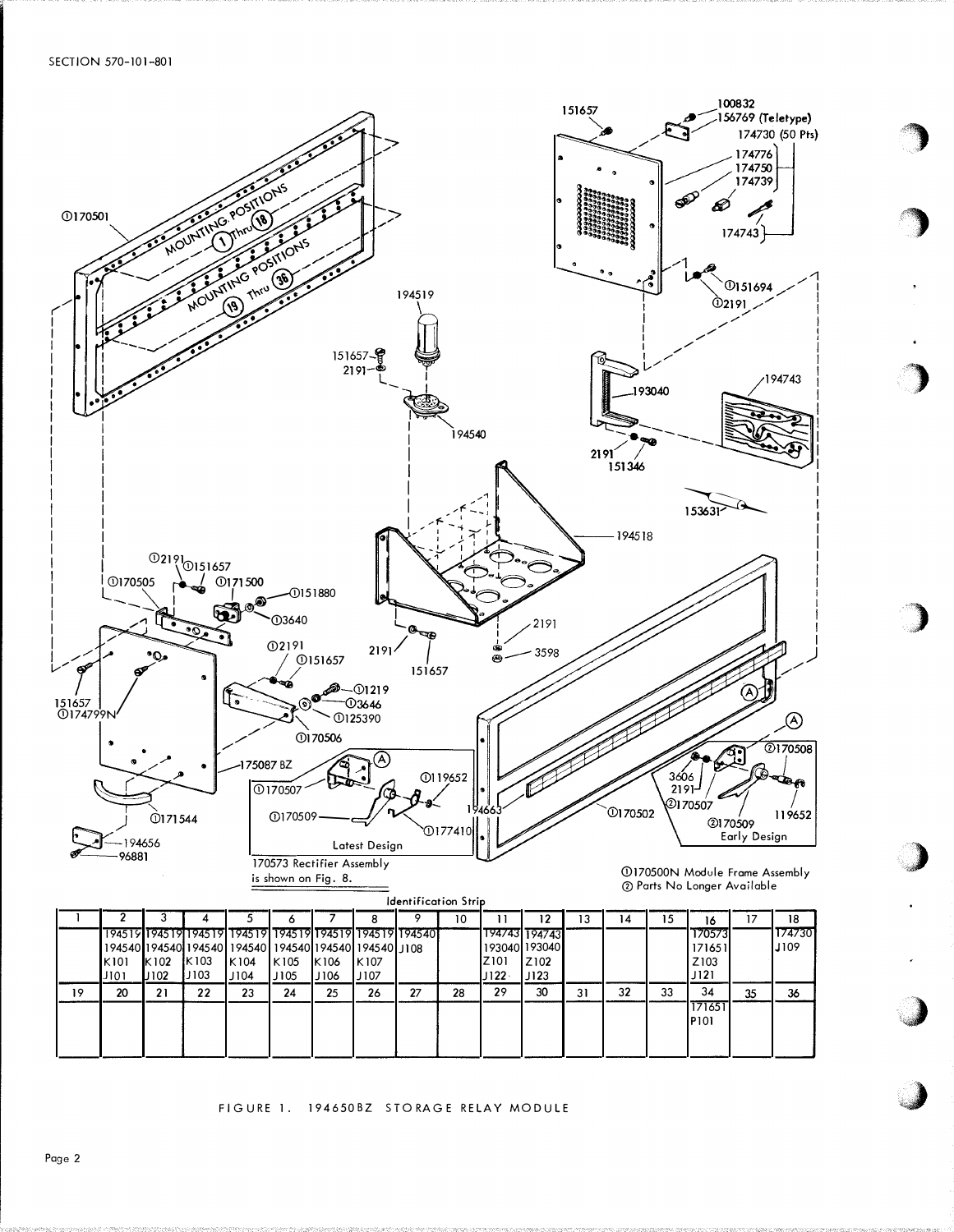

 $\left($ 

 $\mathbf{C}$ 

 $\mathbf{C}$ 

 $\big($ 

 $\big($ 

 $\epsilon$ 

l

| <b>Identification Strip</b> |    |        |    |        |    |        |    |        |    |        |    |        |    |        |    |    |             |
|-----------------------------|----|--------|----|--------|----|--------|----|--------|----|--------|----|--------|----|--------|----|----|-------------|
|                             |    |        |    |        |    |        |    |        | 10 |        | 12 | 13     | 14 | 15     | 16 | 17 | 18          |
| 194582                      |    | 194582 |    | 194582 |    | 194582 |    | 194582 |    | 194582 |    | 194582 |    | 194582 |    |    | 174732      |
| K109                        |    | K110   |    | K111   |    | K112   |    | IK 113 |    | IK 114 |    | K115   |    | K116   |    |    | <b>J110</b> |
|                             |    |        |    |        |    |        |    |        |    |        |    |        |    |        |    |    |             |
| 19                          | 20 | 21     | 22 | 23     | 24 | 25     | 26 | 27     | 28 | 29     | 30 | 31     | 32 | 33     | 34 | 35 | 36          |
| 194582                      |    | 194582 |    | 194582 |    | 194582 |    | 194582 |    | 194582 |    | 194582 |    | 145003 |    |    |             |
| IK117                       |    | K118   |    | K119   |    | K120   |    | IK 121 |    | K122   |    | K123   |    | K144   |    |    |             |
|                             |    |        |    |        |    |        |    |        |    |        |    |        |    |        |    |    |             |
|                             |    |        |    |        |    |        |    |        |    |        |    |        |    |        |    |    |             |

FIGURE 2. 194651BZ TRANSFER TREE MODULE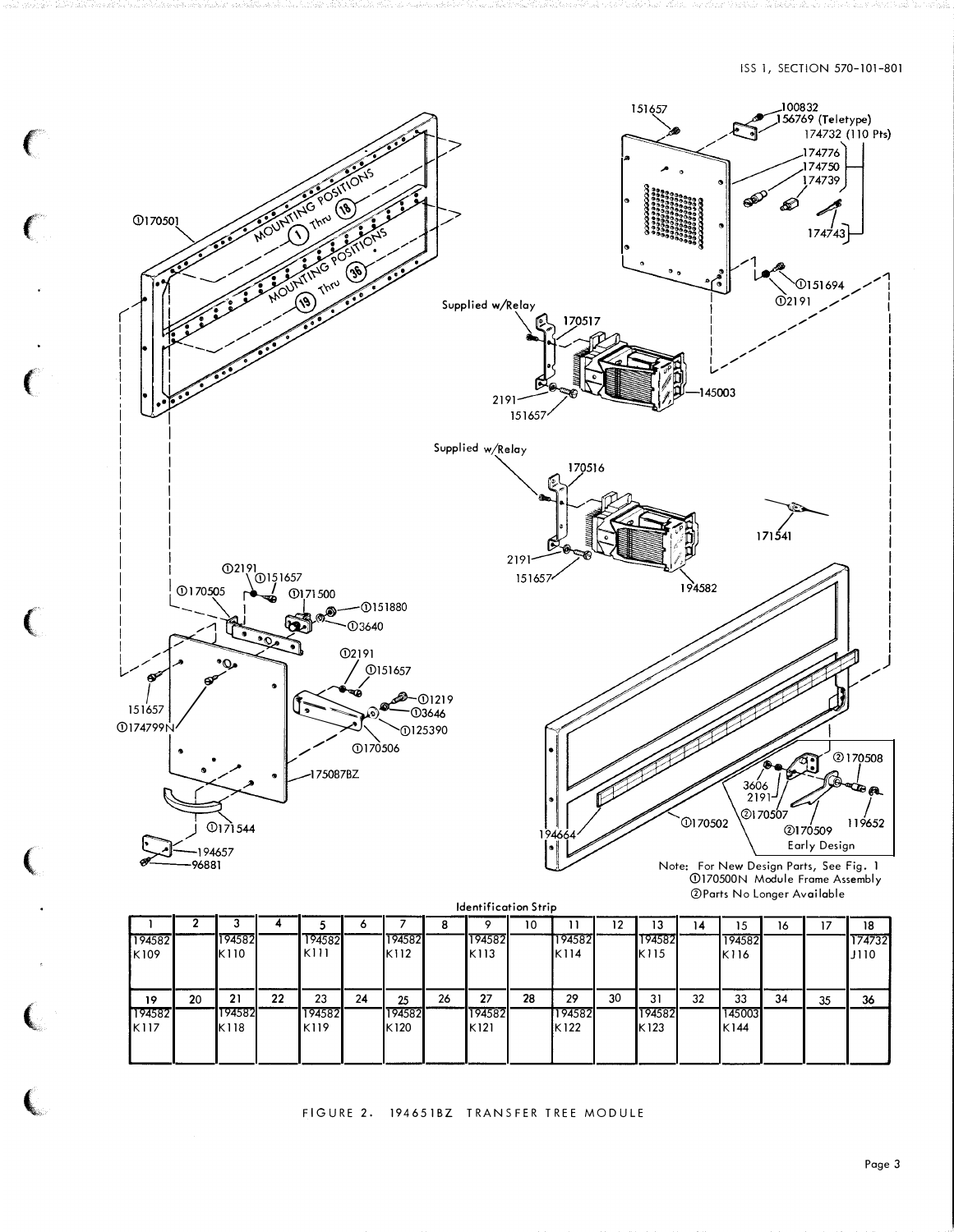SECTION 570-101-801



FIGURE 3. 194652BZ DIODE MATRIX MODULE

Page 4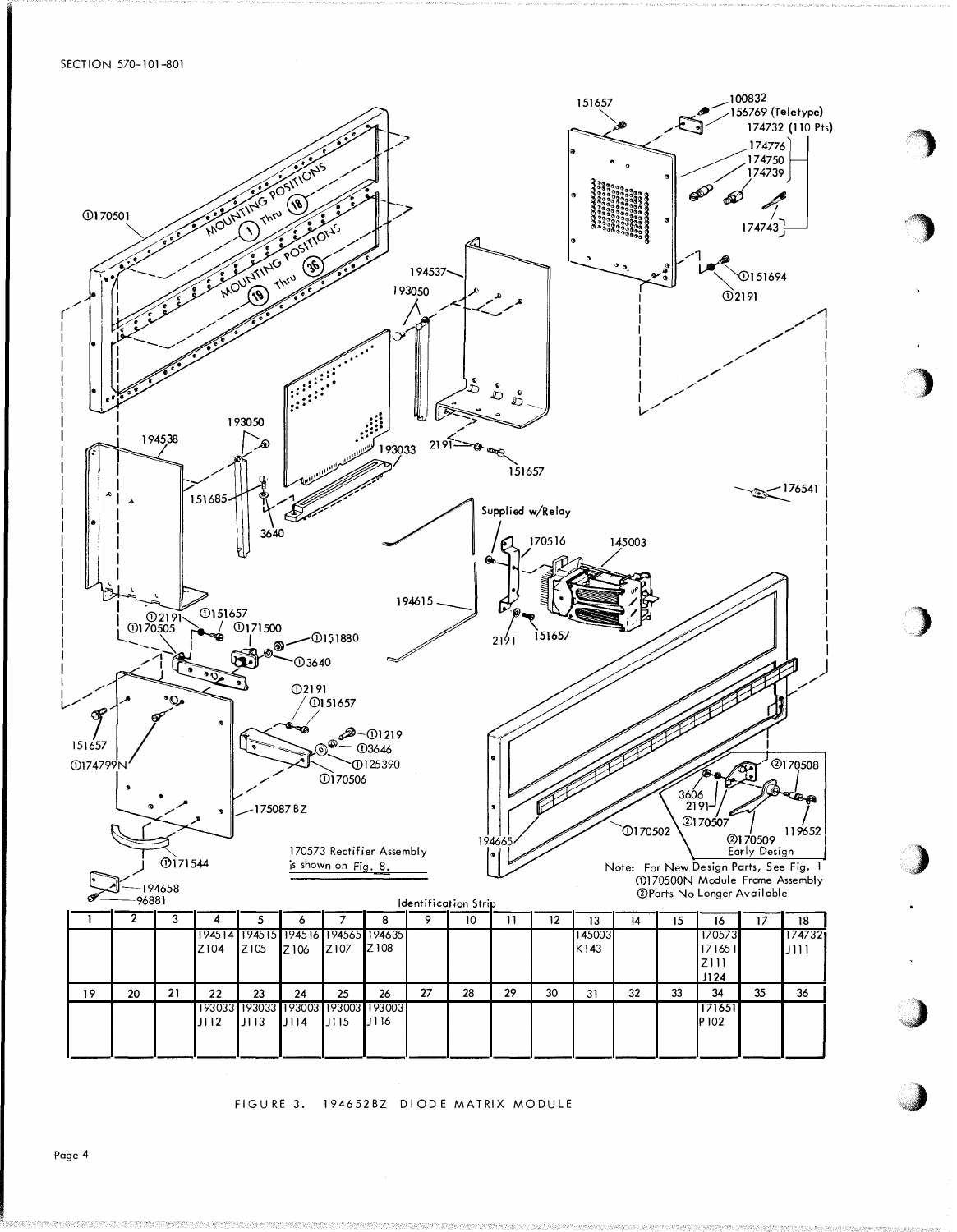

FIGURE 4. 194653BZ CONTROL CIRCUIT MODULE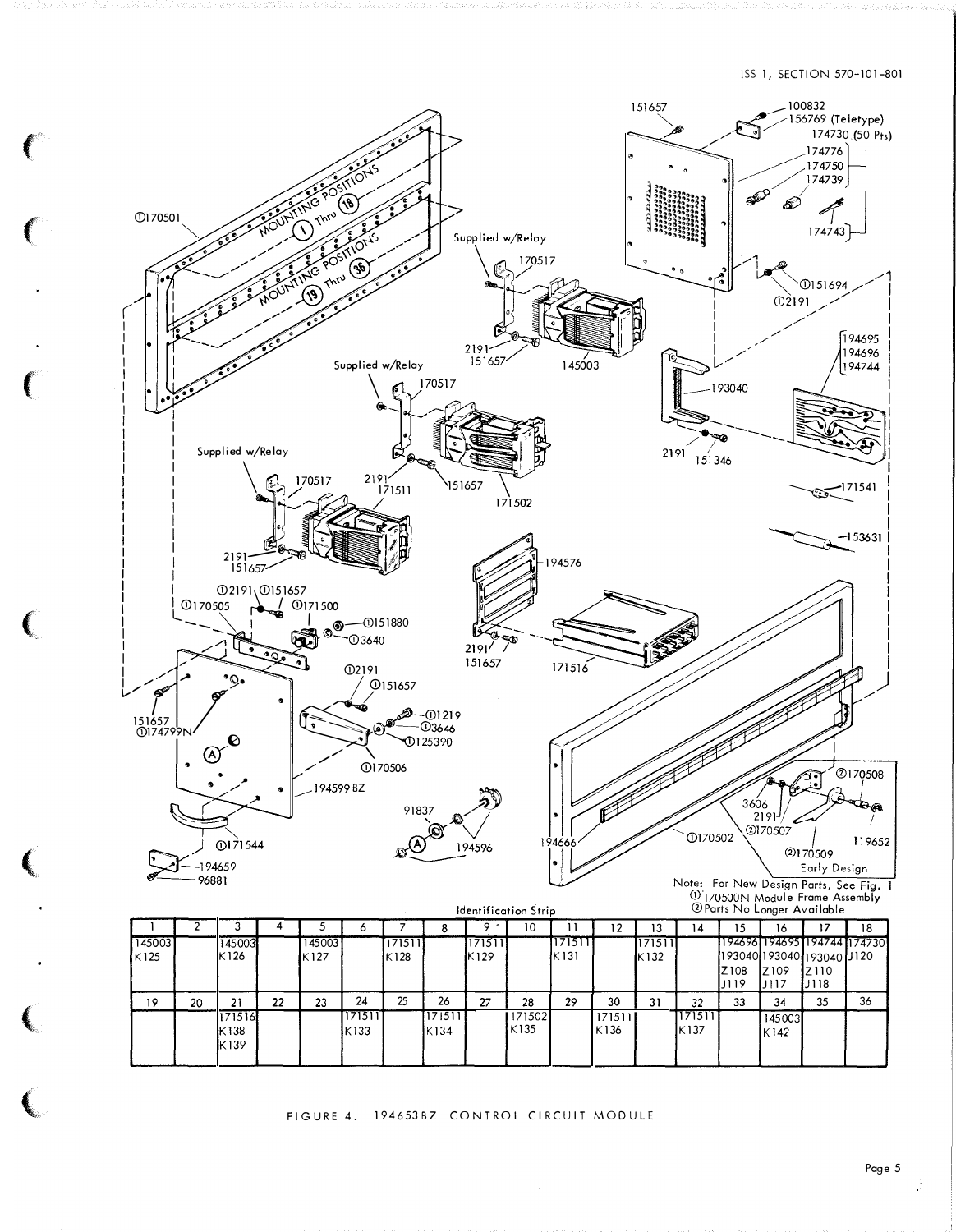

FIGURE 5. 194670BZ TRANSFER TREE MODULE

 $K112$ 

K108

193040

Z102 J102

K107

Page 6

K109

K110

 $K111$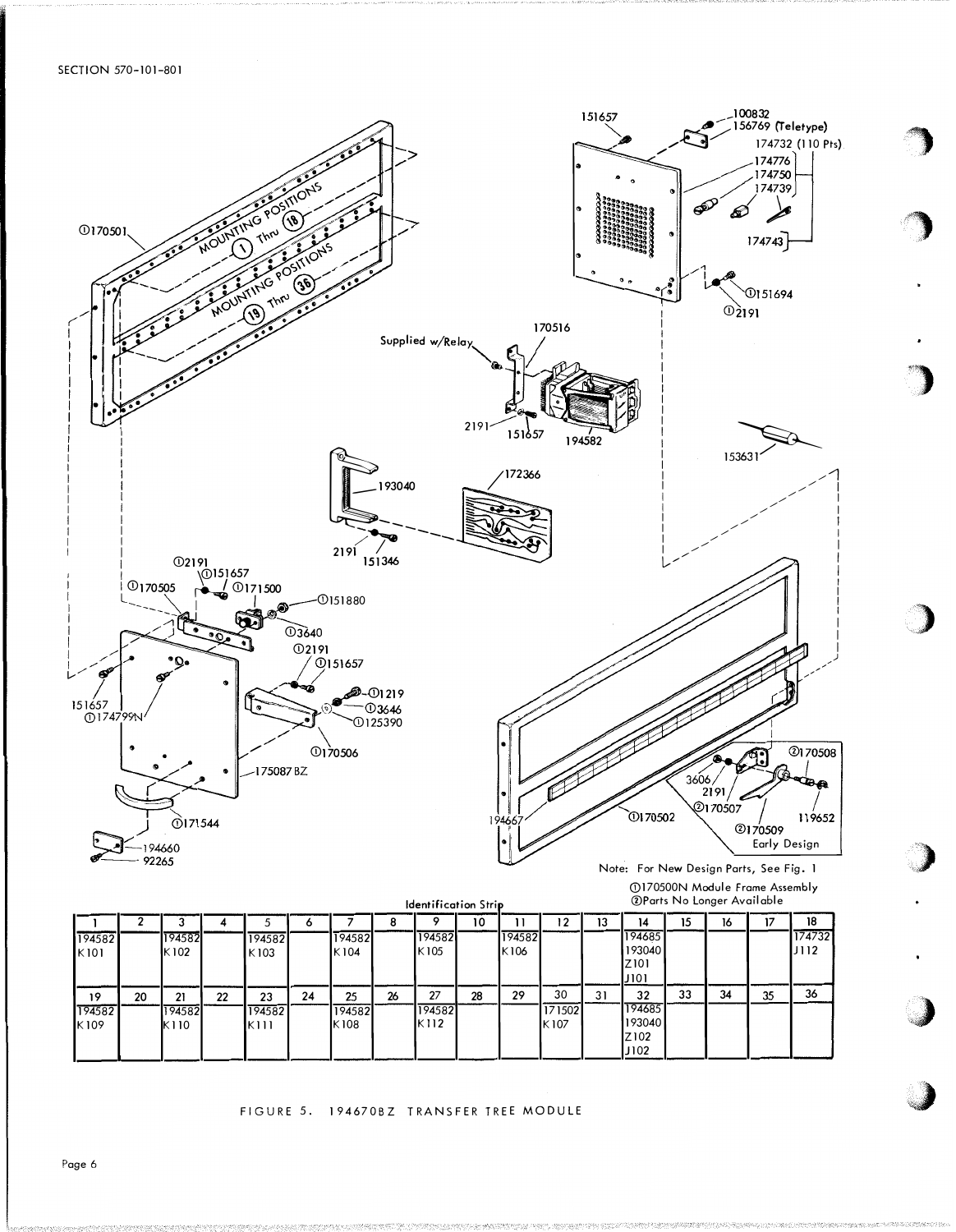

FIGURE 6. 194671BZ DIODE MATRIX MODULE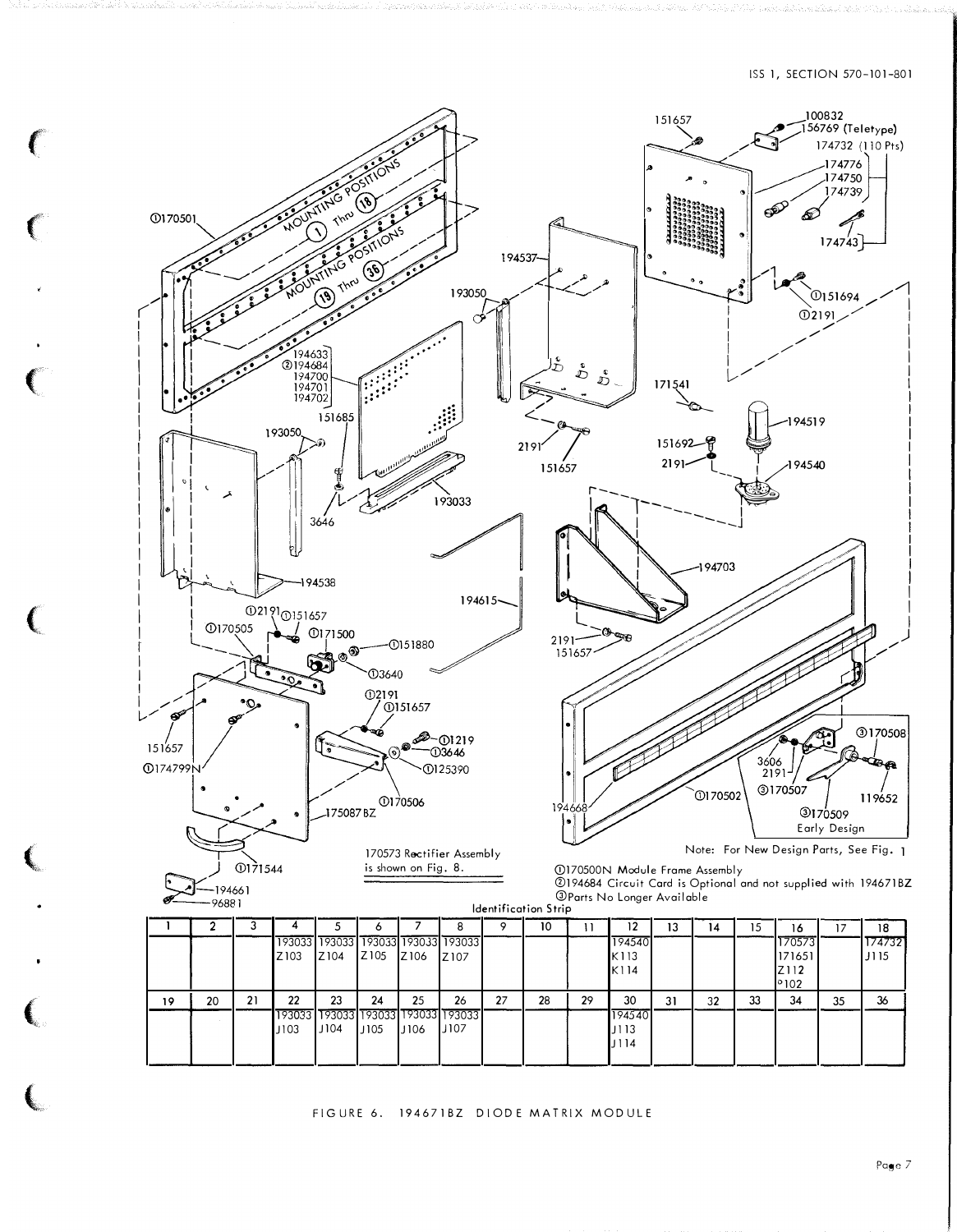SECTION 570-101-801



FIGURE 7. 1946728Z CONTROL CIRCUIT MODULE

Page 8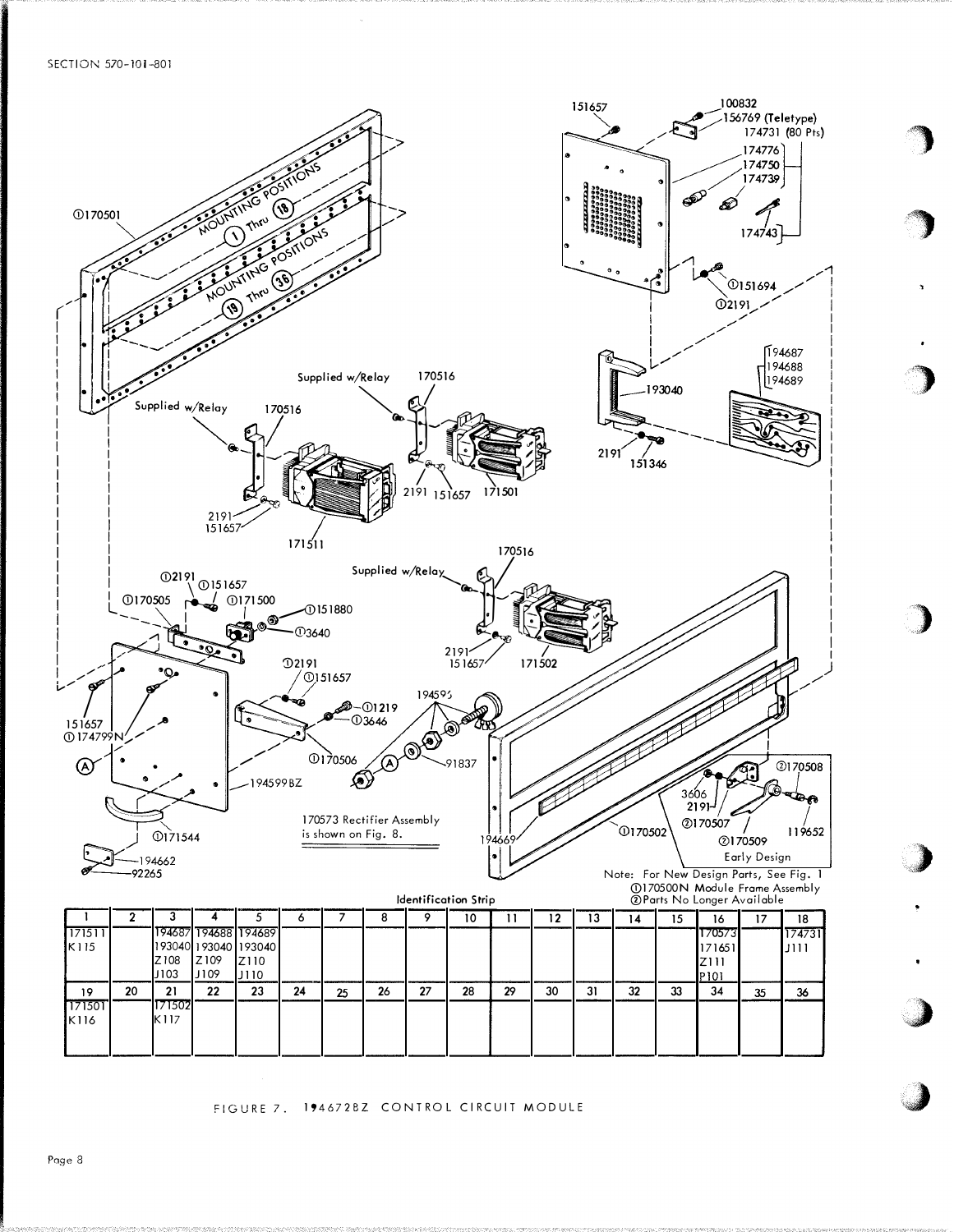

 $\big($ 

## FIGURE 8. 170573 RECTIFIER ASSEMBLY